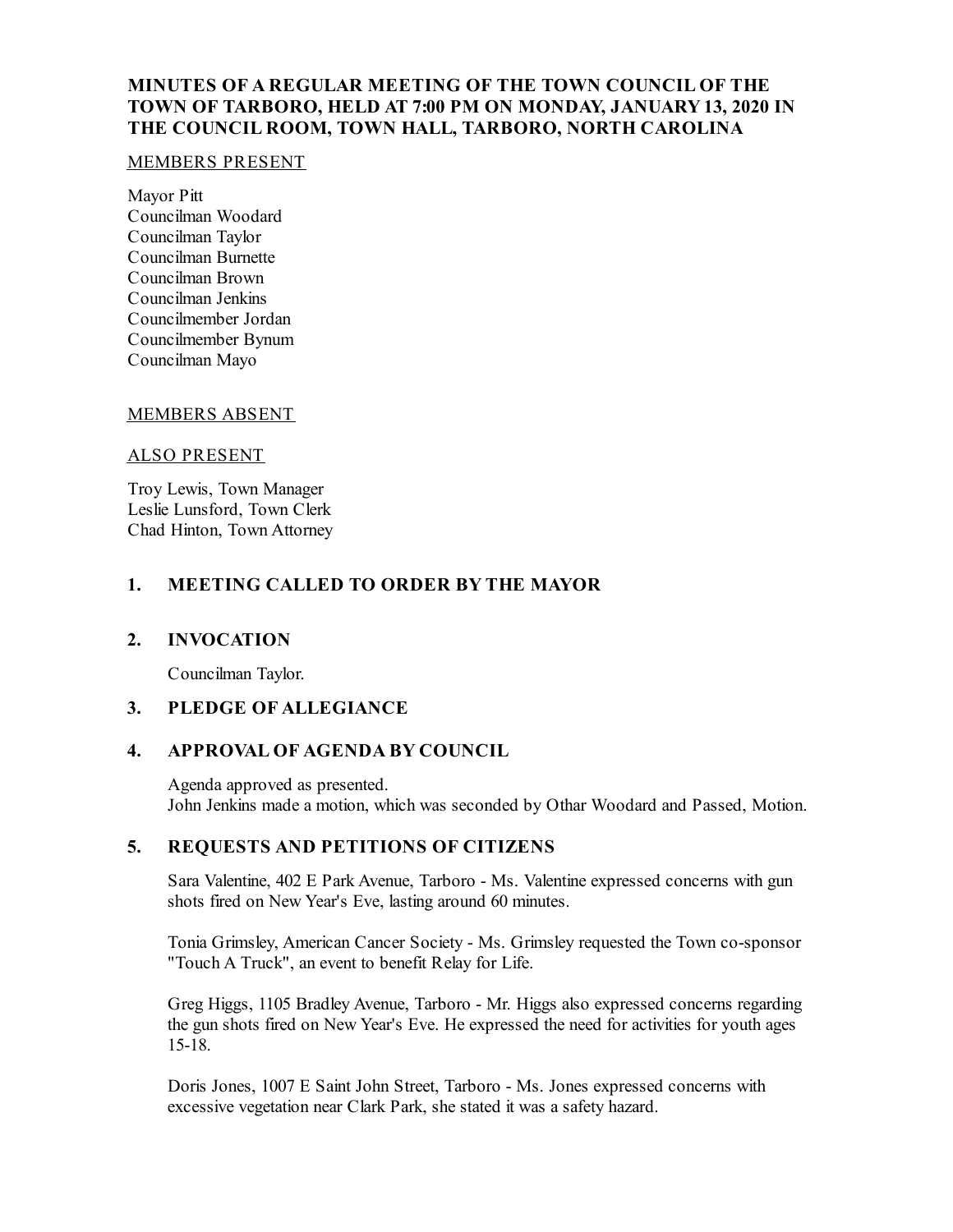Dylan Brooks, 520 Martin Luther King Jr Drive, Tarboro - Mr. Brooks presented his ideas for a movie he is planning to film in Tarboro.

# **6. REPORTS OF BOARDS AND COMMISSIONS**

(1) The Planning Director will present the Planning Board Report.

Catherine Grimm, Planning Director, presented the Planning Board Report.

Council called for a public hearing at the February Council meeting to approve the Conditional Use Permit application and the Zoning Map Amendment as presented.

Clarence Brown made a motion, which was seconded by John Jenkins and Passed, Motion.

# **7. TOWN MANAGERS RECOMMENDATIONS**

### **Consent Items**

Consent Items approved as presented. John Jenkins made a motion, which was seconded by Deborah Jordan and Passed, Motion.

- (1) Approve minutes of December 9, 2019 regular meeting.
- (2) 2018 Tax Levy Adjustment
- (3) 2019 Tax Levy Adjustment
- (4) Tax Collector's Report

#### **Action Items**

## **(5) CDBG Buyout Program Cooperative Agreement**

Councilauthorized staff to execute the Cooperative Agreement with the North Carolina Office of Recovery and Resilience to administer a Community Development Block Grant Buyout Program in Tarboro.

Leo Taylor made a motion, which was seconded by Othar Woodard and Passed, Motion.

## **(6) Personnel - Residency Policy**

Councilman Brown made a motion, which was seconded by Councilman Woodard that Counciladopt the proposed ordinance amending the residency policy for the Town of Tarboro. The motion failed due to a 3 to 5 vote. Councilmembers Woodard, Brown and Jordan voted for the motion. Councilmembers Taylor, Bynum, Jenkins, Mayo and Burnette voted against the motion.

Councilman Woodard made a motion, which was seconded by Councilman Burnette that the proposed ordinance be amended to state that Department Heads must live within a 35 mile radius of Town Hall. After discussing, all members of Council voted against the motion.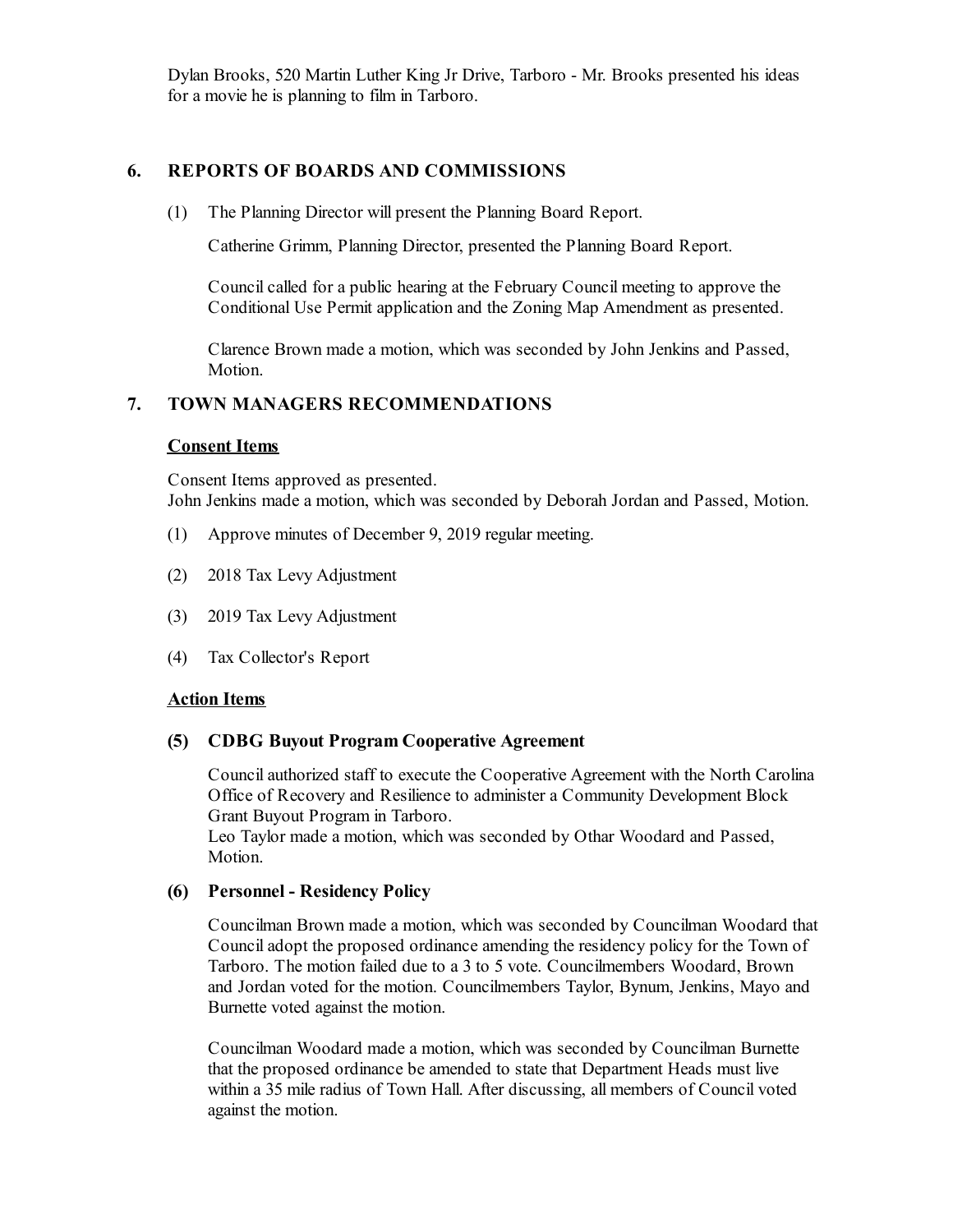Councilman Taylor made a motion, which was seconded by Councilman Jenkins that Council continue to enforce the current ordinance. The motion failed due to a 2 to 6 vote. Councilmembers Taylor and Jenkins voted for the motion. Councilmembers Woodard, Jordan, Bynum, Brown, Mayo and Burnette voted against the motion.

Councilman Woodard made a motion, which was seconded by Councilmember Jordan and passed by a 6 to 2 vote that Councilamend the current Town ordinance 19-05 by removing section (a) which would allow for the Town Mangers discretion while hiring Department Heads. Councilmembers Woodard, Jordan, Bynum, Brown, Jenkins and Mayo voted for the motion. Councilmembers Taylor and Burnette voted against the motion.

#### **(7) Down East Home ConsortiumAgreement**

Staff recommended that Tarboro decline to participate in the Down East Home Consortium at this time.

Leo Taylor made a motion, which was seconded by Deborah Jordan and Passed, Motion.

### **(8) Budget Amendment - E.L. Roberson Emergency Sewer Repairs**

Councilapproved the budget amendment allocating funds for the emergency repair at the E. L. Roberson Center.

John Jenkins made a motion, which was seconded by Deborah Jordan and Passed, Motion.

#### **(9) Budget Amendment - Special Olympics Coordinator**

Counciladopted the budget amendment to appropriate the \$2,500 from Edgecombe County for a Town Staff member to act as the Edgecombe County Special Olympics Coordinator.

Othar Woodard made a motion, which was seconded by Leo Taylor and Passed, Motion.

#### **(10) Appointment - Firemen's Relief Fund Board of Trustees**

Councilappointed Lee Bell, Fire Chief to serve a two (2) year term and re-appointed Anne Mann, Treasurer to serve another two (2) year term on the Firemen's Relief Fund Board of Trustees.

John Jenkins made a motion, which was seconded by Leo Taylor and , Motion.

## **8. OTHER REPORTS**

#### A. Town Manager

Troy Lewis introduced Lee Bellas the new Fire Chief.

(1) Council Retreat Proposed Dates: March 7-8, 2020

The annual Council Retreat will be held on March 7-8, 2020, location to be